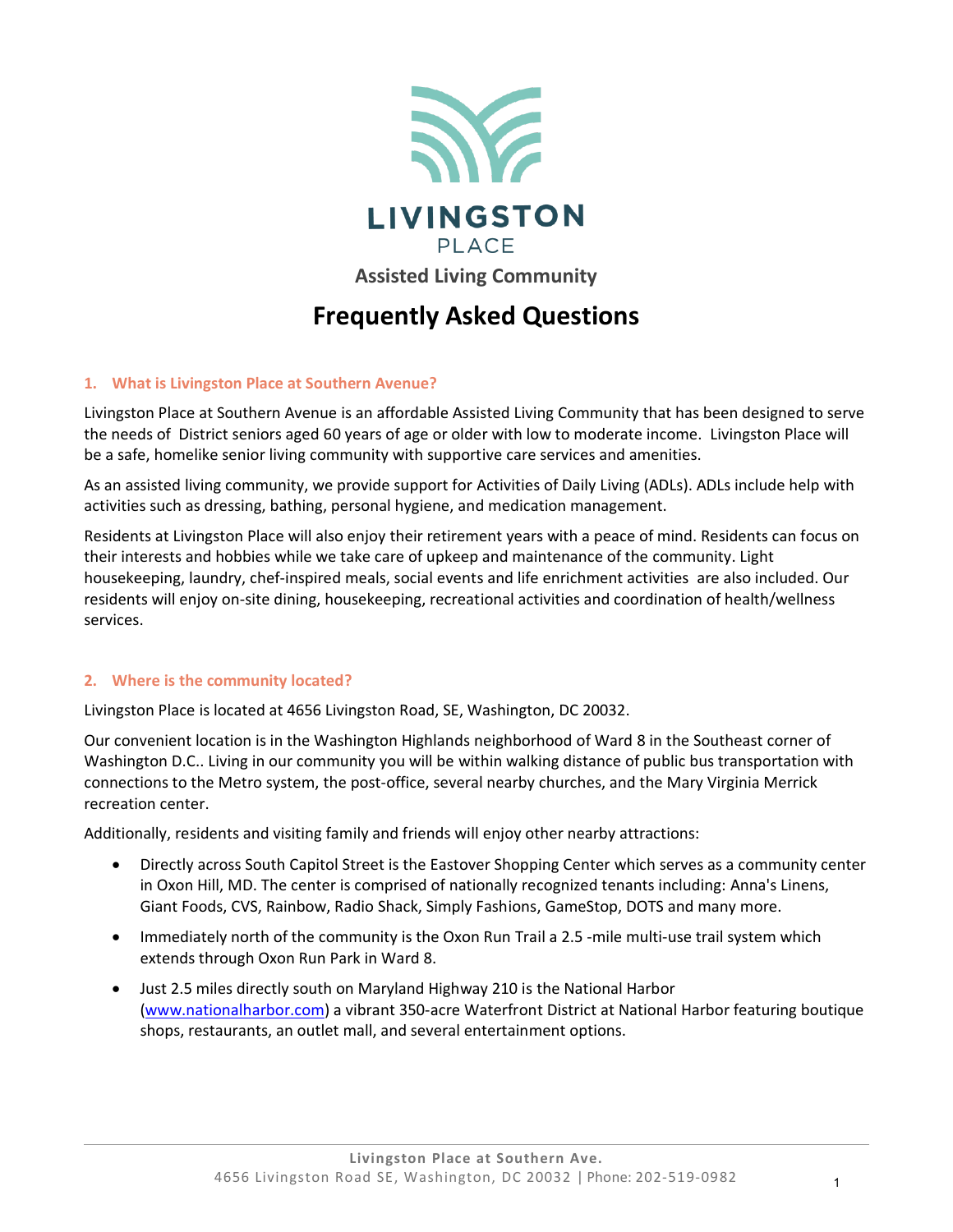## **3. How big is the community? How many apartments and how big are they?**

Livingston Place will include 152 studio and one-bedroom apartments as well as many large common spaces. Common areas for relaxing and socializing include a restaurant-style dining area, bistro, life enrichment center, beauty salon/barber, and more.

The community has a total of 112,000 square feet. Studios range from 360-410 SF; one-bedrooms range from 510-570 SF.

### **4. Will I have to share my apartment/studio with anyone else?**

No. All apartments and studios are designed for single occupancy. Couples may choose share an apartment as long as both individuals meet the program's tax income limits**.** 

### **5. Does each apartment have its own kitchen and bathroom?**

Yes, each apartment has its own kitchenette and private bathroom. There is a large restaurant-style dining room and commercial kitchen located on the first floor where we provide 3 meals a day, plus snacks.

### **6. Does the community have an elevator?**

Yes, the community has elevators and will be fully accessible for individuals who use walkers, wheelchairs or other assistive devices.

#### **7. Is the site near public transportation?**

Yes. The residents will have direct access to several metro bus lines directly in front of the community with direct access to the Southern Avenue and Anacostia stations on the Metro's green line as well as direct bus access to the Marlow Shopping Center and Tanger outlets at the National Harbor.

## **8. Is transportation available for residents to get to doctor's appointments, or to go shopping, to church or to the movies?**

Livingston Place will provide transportation to planned recreational/social activities as part of our Life Enrichment programming. Our staff will assist in setting up and securing transportation for medical appointments. Our shuttle may be used, when available. We will also help in coordinating transportation through programs such as those offered by DC Medicaid and the DC Office on Aging and Community Living, as available.

#### **9. Will there be security?**

Yes. The community will be staffed 24/7 and will have integrated video surveillance.

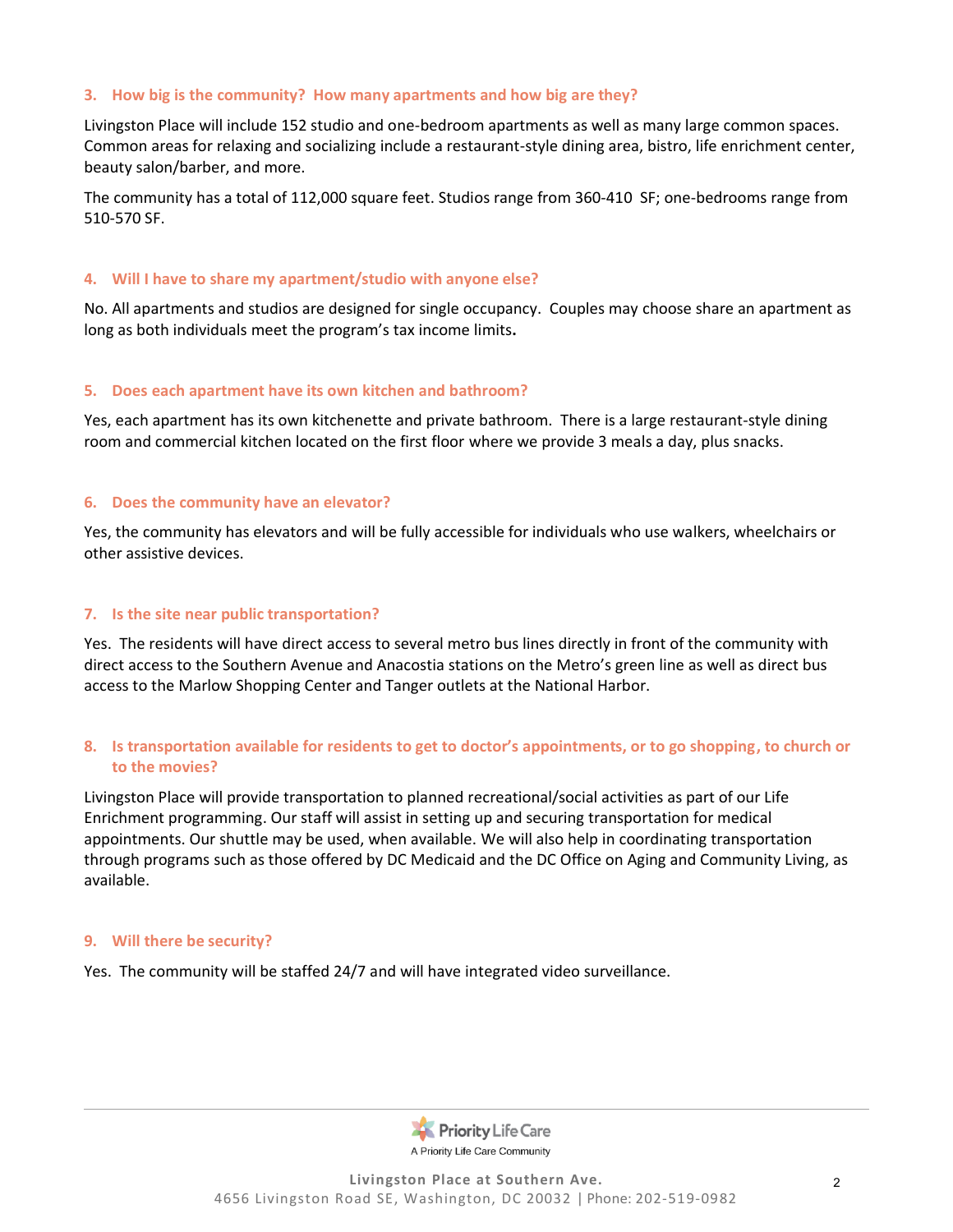## **10. When will Livingston Place open and begin accepting residents?**

Construction is scheduled to complete in March 2021. We expect the community to begin accepting residents in April, 2021. We will start accepting applications in February, 2021.

## **11. Who is eligible to live at Livingston Place?**

There are three (3) eligibility requirements that a person must meet: age, assisted living services and income.

First, a person must be of age 55 years or older.

Second, a person must need the assisted living services offered at Livingston Place. Care services include activities of daily living, or ADLs, could be bathing, dressing, eating, toileting and transferring – someone who might need to go to a nursing home if they did not have help. This will be determined by your doctor and then through an assessment process.

And third, Livingston Place was built for low and moderate income as an affordable option for senior care through the Low Income Housing Tax Credit. It's best to call us to understand if you may be qualified

## **12. What services will Livingston Place provide?**

At Livingston Place, we will provide you with everything you need to enjoy your retirement years without worries of maintenance or upkeep of your home. You will live in a beautifully appointed assisted living apartment and receive support services tailored to your needs. We provide 3 meals a day, plus snacks, weekly light housekeeping, laundry and social opportunities to meet with friends and enjoy life.

Additional amenities include:

- $\sim$  24/7 Staffing
- $\checkmark$  Assistance with personal care
- $\checkmark$  Assistance with medication management and administration
- $\checkmark$  Restaurant-style dining
- $\checkmark$  Assisted Living
- $\checkmark$  Beauty salon/barbershop
- $\checkmark$  Exercise classes
- $\checkmark$  Game/Movie nights
- Local Outings
- Weekly Light Housekeeping
- $\checkmark$  In-house physical therapy/rehab
- $\checkmark$  In-house religious services
- Library
- $\checkmark$  Sundry Shop
- $\checkmark$  Low sugar/salt options
- $\checkmark$  Parking on premises
- $\checkmark$  Personal laundry service
- $\checkmark$  Private dining room
- $\checkmark$  Regular wellness checks
- $\checkmark$  Resident clubs and committees
- $\checkmark$  Scheduled local transportation (radius varies by community)
- Gated outdoor sitting area
- $\checkmark$  Visitor sign-in
- $\checkmark$  Maintenance of community and grounds